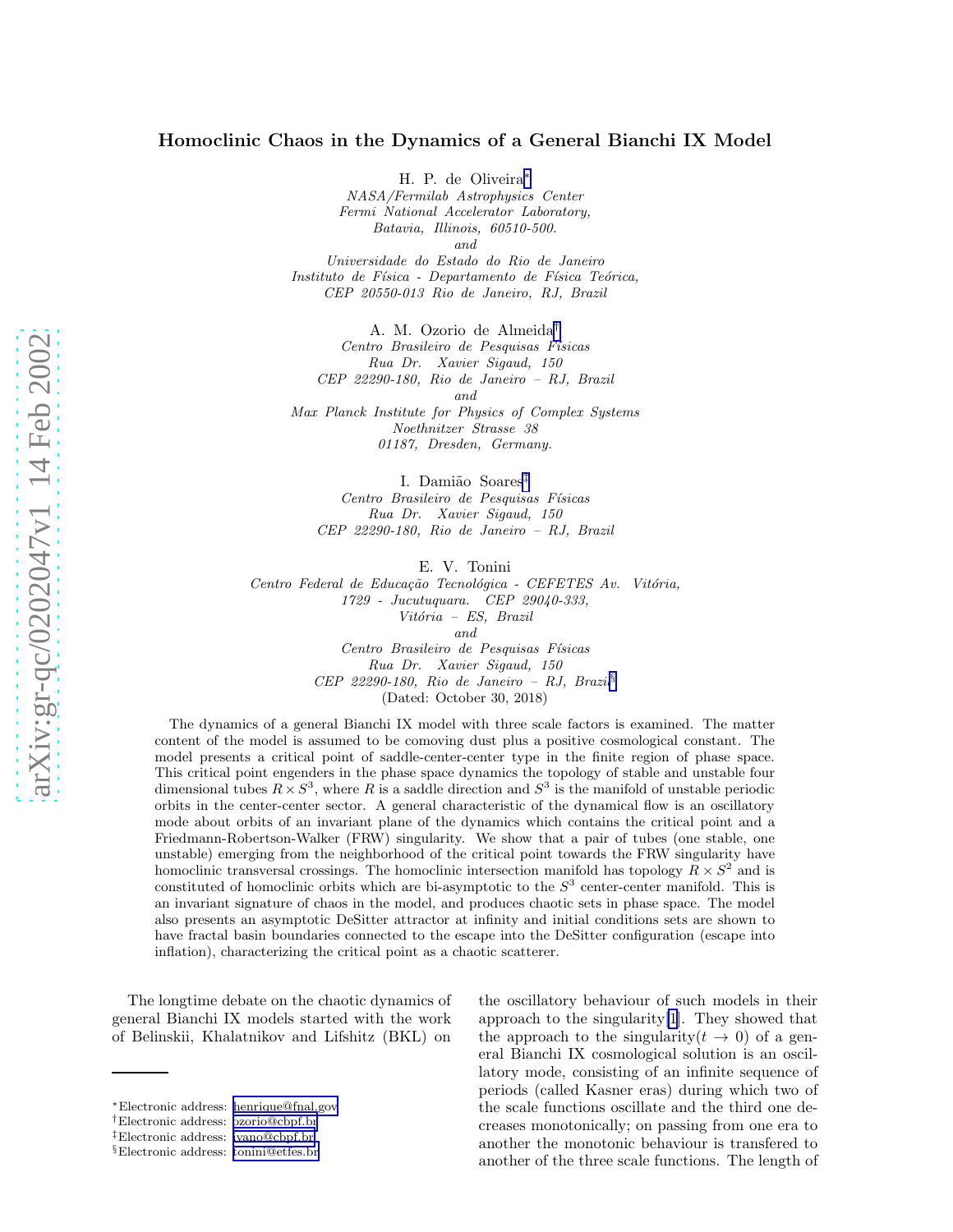<span id="page-1-0"></span>each era is determined by a sequence of numbers  $X_s, 0 < X_s < 1, s = integer$ , each of which arises from the preceding one by the transformation  $X_{s+1}$  $=$  fractional part of  $1/X_s$ . From the properties of this map it is obtained that the behaviour of the model becomes chaotic on approaching the singularity( $t = 0$ ) for arbitrary initial conditions given at  $t_0 > 0$ . With the advent of powerful numerical resources the interest in the behaviour of these models revived but - as in the BKL work the procedure has been basically to obtain maps which approximate the dynamics of the model described by Einstein's equations and which exhibit strong stochastic properties[\[2](#page-9-0)]. How well these discrete maps represent the full nonlinear dynamics has been subject of much research, particularly by Berger[[3, 4](#page-9-0)] and Rugh[[5\]](#page-9-0). The interest in the chaoticity of Bianchi IX models has been mainly focused on the Mixmaster case (vacuum Bianchi IX model with three scale factors[\[6\]](#page-9-0)), but the chaotic dynamics of other Bianchi IX model universes has also been discussed in the literature (cf. [\[7](#page-9-0)] and references therein, and [\[8](#page-9-0)]); homoclinic chaos in axisymmetric Bianchi IX universes with matter and cosmological constant has been treated in [\[9\]](#page-9-0). The chaoticity in the Mixmaster dynamics has been object of much dispute in the literature (cf. the contributions to the Section Bianchi IX (Mixmaster) dynamics in[[10\]](#page-9-0), partic-ularly $[4]$  $[4]$ ). Latifi et al. [[11\]](#page-9-0) and Contopoulos et al.[\[12](#page-9-0)] have shown the nonintegrability of the Mixmaster model in the Painlevé sense, although the question of the generic behaviour (chaotic or not) remained unsettled mainly due to the absence of an invariant (or topological) characterization of chaos in the model (standard chaotic indicators as Liapunov exponents being coordinate dependent and therefore questionable[[13\]\[10](#page-9-0)]). More recently Cornish and Levin[[14\]](#page-9-0) proposed to quantify chaos in the Mixmaster universe by calculating the dimensions of fractal basin boundaries in initial conditions sets for the full dynamics, these boundaries being defined by the code associated with one of the three outcomes on which one of the three axes is collapsing most quickly, as established numerically. Their result received a recent critical review that nevertheless endorses it[\[15](#page-10-0)]. In the present paper we shall give an invariant characterization of chaos for the Mixmaster model with a positive cosmological constant, but this criterion does not work for the case of zero cosmological constant.

Our purpose in this paper is to examine the dynamics of a general (three scale factors) Bianchi IX cosmological model with dust and cosmological constant and establish the existence of chaos using the criterion of the homoclinic transversal crossing of topological tubes that organizes the dynamical flow in the model. We show that the dynamics

of the model is highly complex and chaotic, and that chaos has a definite homoclinic origin. The phase space of the model is noncompact and the presence of the cosmological constant determines two crucial facts in phase space: first, the existence of a critical point of the type saddle-centercenter; second, two critical points at infinity corresponding to the DeSitter configuration, one acting as an "attractor" to the dynamics. With respect to the latter point, our system has the characteristic of a chaotic scattering system with two absolute outcomes consisting of (i) escape into inflation (the DeSitter attractor) or (ii) recollapse to the singularity. The presence of the critical point of saddle-center-center type is responsible for a wealthy and complex dynamics, engendering in phase space topological structures which are homoclinic to a manifold of periodic orbits, having the topology of the three sphere  $S^3$ . The dynamics has a 2-dim invariant plane allowing to expand the dynamical equations about it, in the same procedure used to examine the dynamics about a periodic orbit of the system. The mixmaster universe with a cosmological constant will correspond to the limiting case of dust equal to zero but, as we will discuss, the skeleton of its dynamics is framed in the dynamics of the general case.

The line element of the model has the form

$$
ds^{2} = dt^{2} - (\theta^{1})^{2} - (\theta^{2})^{2} - (\theta^{3})^{2}, \qquad (1)
$$

where t is the cosmological time and  $\theta^1 = M(t)\omega^1$ ,  $\theta^2 = N(t)\omega^2$  and  $\theta^3 = R(t)\omega^3$ . Here the  $\omega^i$  are Bianchi IX 1-forms satisfying  $d\omega^i = \epsilon^{ijk}\omega^j \wedge \omega^k$ . The matter content of the models is assumed to be a pressureless perfect fluid, namely dust, with energy density  $\rho$ , as described by the comoving observers with four velocity orthogonal to the homogeneity surfaces of (1), plus a positive cosmological constant  $\Lambda$ . The dynamics of the three scale factors  $M(t)$ ,  $N(t)$  and  $R(t)$  will be given by Einstein's equations, which are equivalent to Hamilton's equations generated by the Hamiltonian constraint

$$
H = \frac{1}{8} \left( -\frac{M}{NR} p_M^2 - \frac{N}{MR} p_N^2 - \frac{R}{MR} p_N^2 + \frac{2}{R} p_M p_N + \frac{2}{M} p_N p_R + \frac{2}{N} p_M p_R \right) + \frac{1}{2MNR} (R^4 + M^4 + N^4 - (R^2 - N^2)^2 - (R^2 - M^2)^2 - (M^2 - N^2)^2) - 2\Lambda M N R - 2E_0 = 0.
$$
 (2)

Here  $p_M$ ,  $p_N$  and  $p_R$  are the momenta canonically conjugate to  $M$ ,  $N$  and  $R$ , respectively.  $E_0$  is a constant proportional to the total energy of the model, arising from the first integral of the Bianchi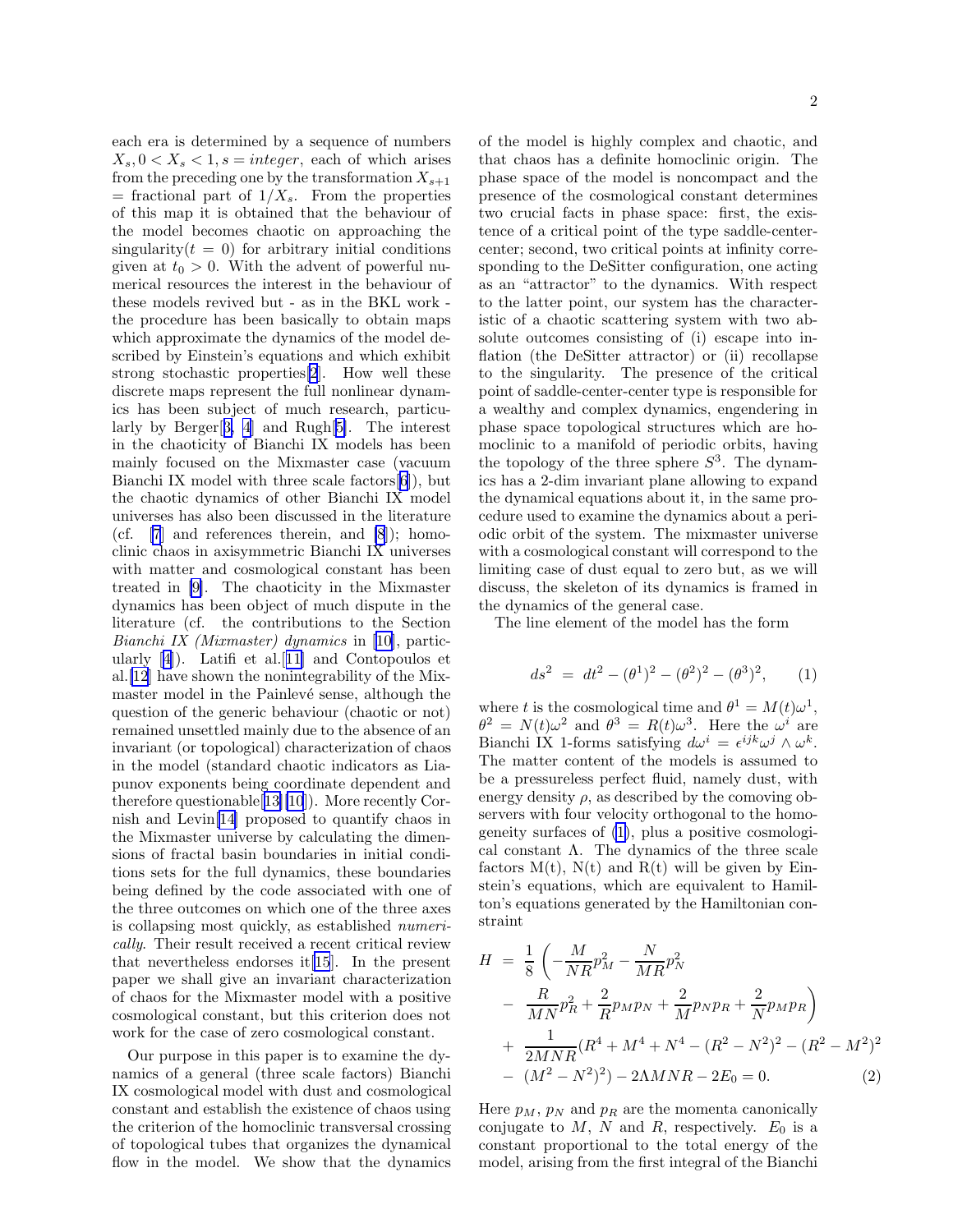<span id="page-2-0"></span>identities,  $\rho MNR = E_0$ . Hamilton's equations have the form

$$
\dot{M} = \frac{\partial H}{\partial p_M} = \left( -\frac{M}{4NR} p_M + \frac{1}{4R} p_N + \frac{1}{4N} p_R \right),\tag{3}
$$

$$
\dot{p}_M = -\frac{\partial H}{\partial M} = \left(\frac{1}{8NR}p_M^2 - \frac{N}{8M^2R}p_N^2\right) \n- \frac{R}{8M^2N}p_R^2 + \frac{2}{8M^2}p_Np_R \n+ \frac{1}{2M^2NR}(R^4 + M^4 + N^4 - (R^2 - N^2)^2) \n- (R^2 - M^2)^2 - (M^2 - N^2)^2) + 2\Lambda NR (4) \n- \frac{1}{2MNR}(4M^3 + 4(R^2 - M^2)M) \n- 4(M^2 - N^2)M),
$$

and cyclically in  $M$ ,  $N$ ,  $R$ ,  $p_M, p_N$ ,  $p_R$ . The dynamical system (3) and (4) presents one critical point E with coordinates

$$
p_M = p_N = p_R = 0, \quad M = N = R = M_0, \quad (5)
$$

where  $M_0 = \sqrt{\frac{1}{4\Lambda}}$ . The energy of the critical point E is defined by

$$
2E_{crit} = \sqrt{\frac{1}{4\Lambda}}.\tag{6}
$$

Much of our understanding of nonlinear systems derives from linearization about critical points and the determination of existing invariant submanifolds, which are structures that actually organize the dynamics in phase space. The system presents a two dimensional invariant manifold of the dynamics, defined by

$$
p_M = p_N = p_R, \quad M = N = R. \tag{7}
$$

This invariant plane is actually the intersection of the two four dimensional invariant submanifolds defined by  $(M = N, p_M = p_N)$  and  $(N =$  $R, p_N = p_R$ ). The saddle-center-center critical point  $E$  belongs to the invariant plane, and from it emerge the separatrices S. The FRW singularity  $(M = N = R = 0, p_M = p_N = p_R = 0)$  is a degenerate critical point of the dynamics on the invariant plane. The phase picture of the motion in the invariant plane is given in Fig. 1, already expressed in canonical coordinates  $(x, p_x)$ , to be introduced



FIG. 1: Phase portrait of the invariant plane  $M = N =$  $R, p_M = p_N = p_R$ , in the coordinates  $(x, p_x)$  defined by  $(21)-(22)$ . The separatrices S are characterized by the energy  $E_0 = E_{crit} = \frac{1}{4\sqrt{\Lambda}}$ . E is the critical point of saddle-center-center type, that belongs to the invariant plane (cf. text).  $x = 0, p_x = 0$  is the FRW singularity.

inEqs.  $(21)-(22)$  $(21)-(22)$  $(21)-(22)$  $(21)-(22)$ , that are variables defined on the invariant plane. Also, a straightforward analysis of the infinity of the phase space under consideration shows that it has two critical points in this region, corresponding to the DeSitter solution, one acting as an attractor (stable DeSitter configuration) and the other as a repeller (unstable deSitter configuration) for the dynamics at infinity. The scale factors  $M$ ,  $N$  and  $R$  approach the DeSitter attractor as  $M = N = \underline{R} \sim exp[t\sqrt{\Lambda/3}]$  and  $p_M = p_N = p_R \sim exp[2t\sqrt{\Lambda/3}]$ . It is easy to see that the DeSitter asymptotic configurations also belong to the invariant plane and that two of the separatrices  $S$  approach them for times going to ±∞.

To proceed with the study of the phase space dynamics, let us now linearize the dynamical equations (3), (4) about the critical point E. We define

$$
X = (M - M_0), W = (p_M - 0),
$$
  
\n
$$
Y = (N - M_0), K = (p_N - 0),
$$
  
\n
$$
Z = (R - R_0), L = (p_R - 0).
$$
\n(8)

We obtain

$$
\begin{pmatrix} \dot{X} \\ \dot{Y} \\ \dot{Z} \\ \dot{W} \\ \dot{K} \\ \dot{L} \end{pmatrix} = \frac{1}{M_0} S \begin{pmatrix} X \\ Y \\ Z \\ W \\ K \\ L \end{pmatrix}
$$

where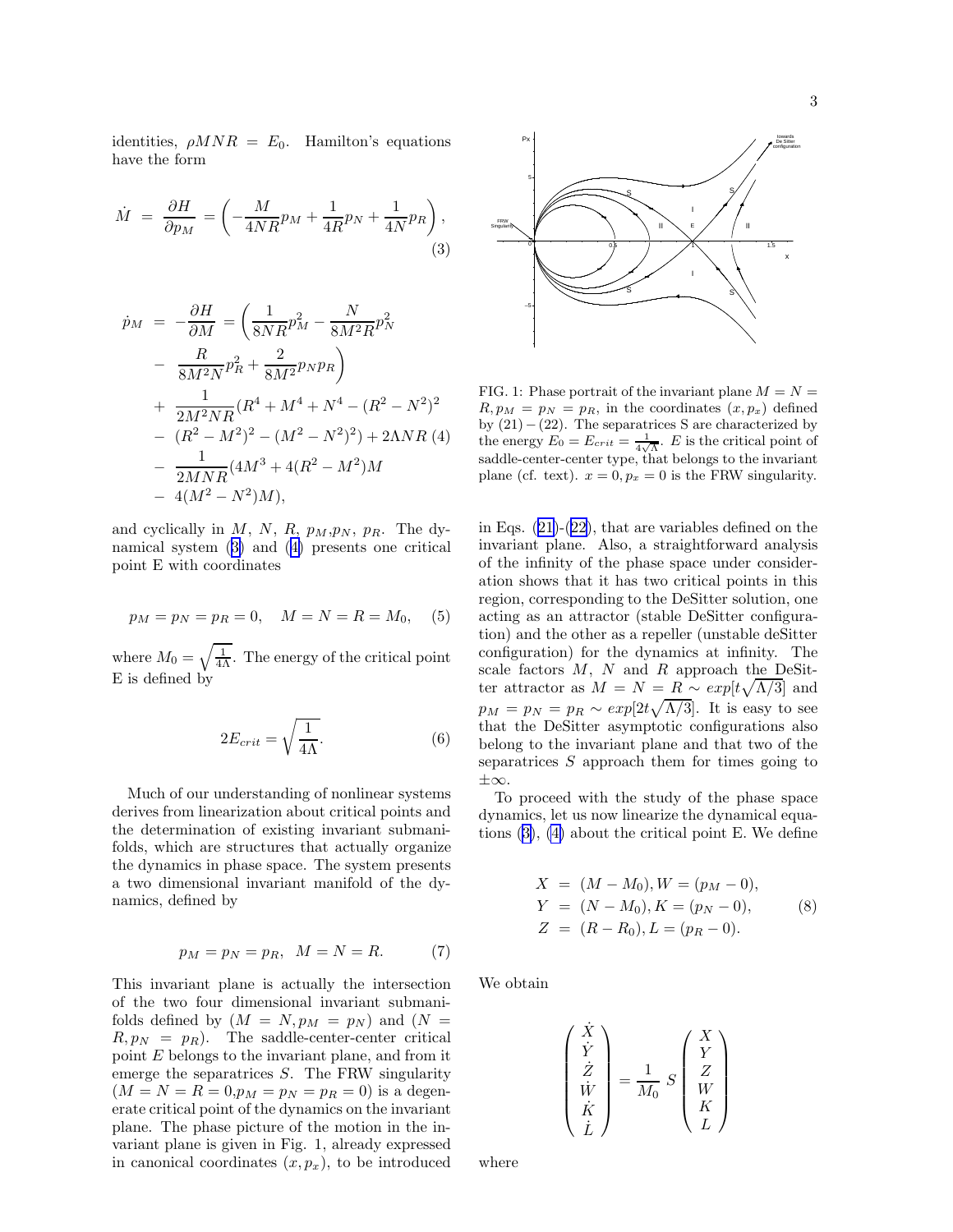<span id="page-3-0"></span>

|  |               |               |                  | $\begin{pmatrix} 0 & 0 & 0 & -1/4 & 1/4 & 1/4 \end{pmatrix}$ |  |
|--|---------------|---------------|------------------|--------------------------------------------------------------|--|
|  |               |               |                  | 0 0 0 $1/4$ $-1/4$ $1/4$                                     |  |
|  |               |               |                  | $0 \t 0 \t 0 \t 1/4 \t 1/4 \t -1/4$                          |  |
|  |               | $3 -1 -1 0 0$ |                  | $\mathbf{U}$                                                 |  |
|  | $-1$ 3 $-1$ 0 |               |                  | $\begin{matrix} 0 \end{matrix}$                              |  |
|  | $-1$ $-1$ 3 0 |               | $\left( \right)$ | $\overline{0}$                                               |  |

In what follows, without loss of generality, we fix  $\Lambda$  such that  $M_0 = 1$ . The nature of the critical point E is determined by the characteristic polynomial associated with the linearization matrix S. We obtain

$$
P(\lambda) = (\lambda^2 - \frac{1}{4})(\lambda^2 + 2)^2,
$$
 (9)

with roots

$$
\lambda = \pm \frac{1}{2}, \lambda = \pm i\sqrt{2}, \qquad (10)
$$

where the second pair has multiplicity two. The pair of real eigenvalues generates a saddle structure, while the degenerate pair of imaginary eigenvalues generate a double center structure. The analysis of the center structure will reveal a manifold of linearized unstable periodic orbits with the topology of a 3-sphere, as we will see.

To display the structure of the linearized motion, we start by diagonalizing  $S$  with the use of a transformation matrix ℜ whose columns are composed of six independent eigenvectors of  $S$  [\[16](#page-10-0)]. A judicious choice of ℜ yields primed variables defined by the transformation

$$
X' = \frac{1}{3}(X + Y + Z),
$$
  
\n
$$
Y' = (X - Y),
$$
  
\n
$$
Z' = (X + Y - 2Z),
$$
  
\n
$$
W' = (W + K + L),
$$
  
\n
$$
K' = \frac{1}{2}(W - K),
$$
  
\n
$$
L' = \frac{1}{6}(W + K - 2L).
$$
 (11)

In these new variables, the quadratic Hamiltonian about  $E$  is expressed in the form

$$
H = (E_{crit} - E_0) + \frac{1}{4} \left( \frac{1}{6} W'^2 - 6X'^2 \right) \quad (12)
$$

$$
- \left( \frac{1}{2} K'^2 + Y'^2 \right) - \left( \frac{3}{2} L'^2 + \frac{1}{3} Z'^2 \right).
$$

These variables are conjugated to the pairs according to  $[X', W'] = 1, [K', Y'] = 1, [L', Z'] = 1,$  other Poisson brackets (PB) zero. The Hamiltonian (12) is separable, and we can immediately identify the following constants for the linearized motion

$$
E_{hyp} = \frac{1}{4} \left( \frac{1}{6} W'^2 - 6X'^2 \right), \tag{13}
$$

$$
E_{rot_1} = \frac{3}{2}L^2 + \frac{1}{3}Z^2,\tag{14}
$$

$$
E_{rot_2} = \frac{1}{2}K^{\prime 2} + Y^{\prime 2},\tag{15}
$$

$$
Q_1 = \frac{1}{3}Y'Z' + \frac{1}{2}K'L',\tag{16}
$$

$$
Q_2 = L'Y' - \frac{1}{3}Z'K',\tag{17}
$$

in the sense that they all have zero PB with the Hamiltonian (12). The first three constants appear already as separable pieces in the Hamiltonian  $(12)$ .  $E_{hyp}$  corresponds to the energy associated with motion in the saddle sector, while  $E_{rot_1}$  and  $E_{rot<sub>2</sub>}$  are the rotational energies associated with the motion in the linear part of the center-center manifold, namely, on stable periodic orbits in 2 dim tori. The remaining two constants are additional symmetries that arise as consequence of the multiplicity two of the imaginary eigenvalues, and are associated to the fact that the linearized dynamics in the center-center sector is that of a twodimensional isotropic harmonic oscillator. They are not all independent but are related by

$$
4E_{rot_1}E_{rot_2} = 12Q_1^2 + 6Q_2^2.
$$
 (18)

We are now ready to describe the topology of the general dynamics in a linear neighborhood of the critical point E. To describe all possible motions, the following situations must be taken into account in the linearized Hamiltonian (12). If  $E_{hyp} = 0$  two possibilities arise. First, we have  $W' = X' = 0$ , implying that the motions are periodic orbits of the two-dimensional isotropic harmonic oscillator

$$
H = \left(\frac{1}{2}K'^2 + Y'^2\right) + \left(\frac{3}{2}L'^2 + \frac{1}{3}Z'^2\right) \quad (19)
$$

$$
= (E_{crit} - E_0).
$$

By a proper canonical reescaling of the variables in (11) and (19) it is easy to see that these constant energy surfaces are hyperspheres and that the constants of motion  $Q_1, Q_2$  and  $Q_3 = (E_{rot_1} - E_{rot_2})$ satisfy the algebra of the three dimensional rotation group under the Poisson bracket operation, namely,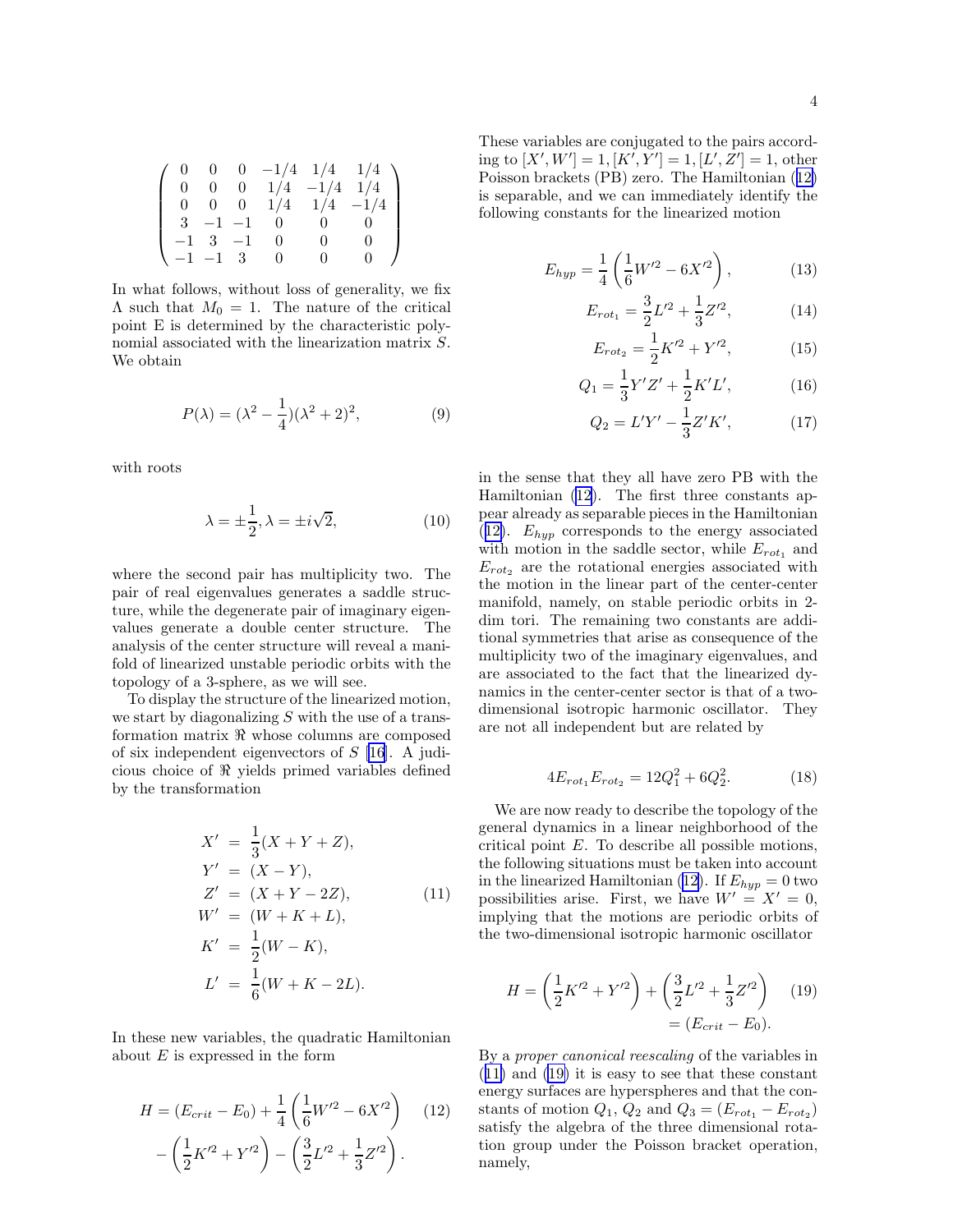$$
[Q_i, Q_j] = \epsilon^{ijk} Q_k \tag{20}
$$

<span id="page-4-0"></span>The constant of motion  $Q_1$  considered as a generator of infinitesimal contact transformations has a peculiar significance in characterizing the topology of the underlying group of the algebra (20)[\[17](#page-10-0)]. While  $Q_2$  generates infinitesimal rotations of the orbits, Q<sup>1</sup> generates infinitesimal changes in eccentricity. The action of  $Q_1$  is to take an orbit - let us say nearly circular - and transforms it into an orbit of higher and higher eccentricity until it collapses into a straight line. Continued application of Q<sup>1</sup> produces again an elliptic orbit, but now traversed in the opposite sense , so that it takes a  $720^0$  rotation to bring the orbit back into itself. The two-valuedness of the mapping arises from the fact that the orbits are oriented. Therefore we are led to the conclusion that the group generated by these constants of motion is the unitary unimodular group and not the rotation group. It is therefore compatible to consider that the centercenter manifold has indeed the topology of a three sphere  $S^3$ . Now the separate conservation of  $E_{rot_1}$ and  $E_{rot_2}$  (cf.Eq.[\(19](#page-3-0))) allows us to show that the center-center manifold in the linear neighborhood of  $E$  is foliated by Clifford two-dimensional surfaces in  $S^3$  [\[18](#page-10-0)], namely, two-tori  $\Im_{E_0}$  contained in the energy surface  $E_0 = const.$  Such surfaces, as well as the  $S^3$  manifold that contains them depend continuously on the parameter  $E_0$ . We remark that these two tori will have limiting configurations which are periodic orbits, whenever  $E_{rot_1} = 0$  or  $E_{rot_2} = 0$ , and correspond to the case of maximum eccentricity (for instance, a straight line in the plane  $(Y', Z')$ .

The second possibility will be  $W' = \pm 6X'$ , that defines the linear stable  $V_S$  and unstable  $V_U$  manifolds of the saddle-sector.  $V_S$  and  $V_U$  limit regions I  $(E_{hyp} < 0)$  and regions II  $(E_{hyp} > 0)$  of motion on hyperbolae which are solutions in the separable saddle-sector(cf. ([12\)](#page-3-0))  $E_{hyp} = \frac{1}{4} \left( \frac{1}{6} W'^2 - 6X'^2 \right),$ (cf.([12\)](#page-3-0)). Note that the saddle-sector depicts the structure of Fig. 1 in the neighborhood of  $E$ , with  $V_U$  and  $V_S$  tangent to the separatrices at E [\[9](#page-9-0)]. The direct product of  $\Im_{E_0}$  with  $V_S$  and  $V_U$  generates, in the linear neighborhood of  $E$ , the structure of stable  $(\Im_{E_0} \times V_S)$  and unstable  $(\Im_{E_0} \times V_U)$  3-dim tubes, which coalesce into the two-dimensional tori  $\Im_{E_0}$  for times going to  $+\infty$  or  $-\infty$ , respectively. The energy of any orbit on these tubes is the same as that of the orbits on the two tori  $\Im_{E_0}$ . These 3-dim tubes are confined inside the 4-dim tubes which are the product of  $V_S$  and  $V_U$  by the  $S^3$ center-center manifold. It is obvious that the existence of the  $S<sup>3</sup>$  center-center manifold is restricted to energy surfaces such that  $(E_{crit} - E_0) > 0$ . The intersection of the center-center manifold with the



FIG. 2: Stable and unstable 4-dimensional tubes emanating from the center-center manifold  $S_{E_0}^3$ . They are the nonlinear extension of  $S_{E_0}^3(\Im_{E_0}) \times V_S$  and  $S_{E_0}^3(\Im_{E_0})\times V_U$  in the neighborhood of E.

energy surface  $H = E_0$  is in general a three sphere parametrized with  $E_0$ , from which two pairs (one stable and one unstable) of 4-dim tubes emanate (cf. Fig. 2 and caption). More particularly, in the linear neighborhood of E (namely, for  $(E_{crit} - E_0)$ ) small), two pairs of 3-dim tubes emanate from the Clifford two-dimensional surface  $\Im_{E_0}$  contained in  $S^3$ . For the case  $E_{hyp} \neq 0$ , the motion is restricted on infinite tubes resulting from the direct product of the hyperbolae, lying in the regions I and II of Fig. 1, with  $\Im_{E_0}$ . A general orbit which visits the neighborhood of  $E$  belongs to the general case  $E_{hyp} \neq 0$ ,  $E_{rot_1} \neq 0$  and  $E_{rot_2} \neq 0$ . In this region the orbits have an oscillatory approach to the 3-dim linear tubes, the closer as  $E_{hyp} \rightarrow 0$ .

We remark that the surface of the tubes constitutes a boundary for the general flow and, in the neighborhood of E, is defined by  $E_{hyp} = 0$ . Depending on the sign of  $E_{hyp}$  the motion will be confined inside the 4-dim tube (for  $E_{hyp} < 0$ ) and will correspond to a flow of motion distinct from the one confined outside the tube (for  $E_{hyp} > 0$ ). This can be seen from  $Eq.(12)$  $Eq.(12)$  $Eq.(12)$ , that can be rewritten

$$
E_{rot_1}+E_{rot_2}-E_{hyp}=(E_{crit}-E_0).
$$

Let us consider, for instance, a set of initial conditions corresponding to initially expanding universes. Two distinct flows will be associated with these initial conditions, depending whether they are contained inside the tube or outside the tube. A careful examination of Fig. 2 shows us that the flow corresponding to initial conditions inside the stable tube will reach a neighborhood of E and will return towards the FRW singularity inside the unstable tube (with  $E_{hyp} < 0$ ), while the flow of orbits associated to initial conditions that are outside the tube will reach the neighborhood of  $E$  and escapes towards the DeSitter attractor along the exterior of the unstable tube that is directioned to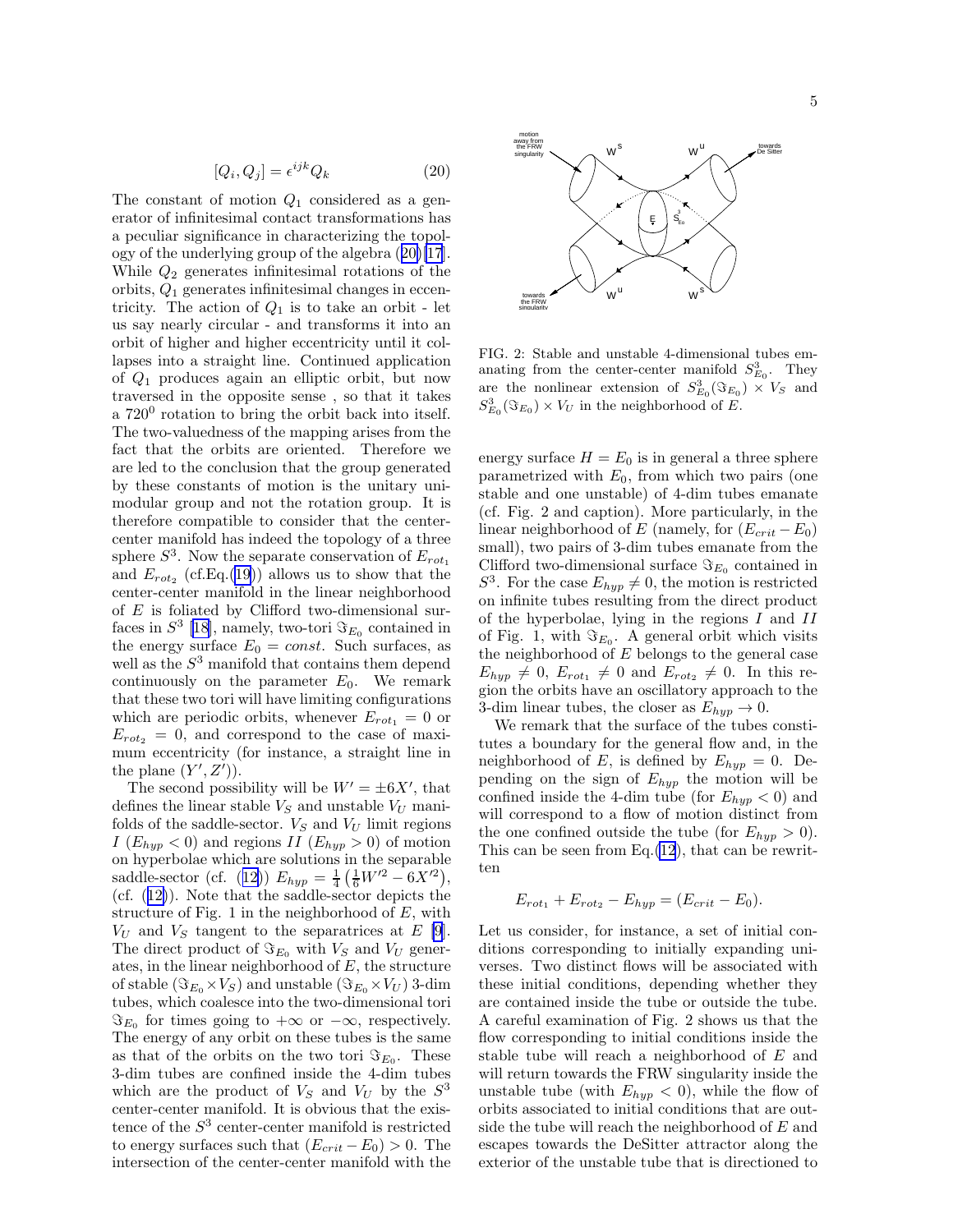<span id="page-5-0"></span>the right. Also the flow of the stable tube on the bottom right of Fig. 2 will escape towards the De-Sitter attractor along the interior of the unstable tube of the top right. We remark that the direction of the separatrices and hyperbolae in the linearized saddle-sector are the topological guide for the flow. Our main interest will rely on the stable and unstable tubes that emerge from the neighborhood of the critical point  $E$  towards the FRW singularity and their homoclinic transversal crossings, that constitutes an invariant signature of chaos in the models.

By continuity, the nonlinear extension of the center-center manifold will maintain the topology of the three-sphere  $S^3$ , but will not be decomposable into  $E_{rot_1}$  and  $E_{rot_2}$  so that now only the four dimensional tubes with topology  $R \times S^3$  are meaningful for the nonlinear dynamics.

The extension of the structure of the four dimensional tubes away from the neighborhood of  $E$ are now to be examined, and our basic interest will reside in on the stable and unstable pair,  $S_{E_0}^3 \times V_S$ and  $S_{E_0}^3 \times V_U$ , that leave the neighborhood of E and proceed towards the Friedmann-Robertson-Walker (FRW) singularity of the model. To this end let us consider the two dimensional invariant manifold of the dynamics, defined by Eqs.([5\)](#page-2-0). The two dimensional invariant plane is contained in a six dimensional phase space and it is obvious that, contrary to examples in lower dimensional systems, it does not separate the phase space in two disjoint parts. In fact the general motion about a neighborhood of the invariant plane is an oscillatory flow confined along the interior or the exterior of the four dimensional tubes  $R \times S^3$ , where the invariant plane (or more properly, one of the curves of the invariant plane) may be thought as a structure in the center of the tube, as we proceed to show. To see this, let us introduce the canonical coordinate transformation with the generating function

$$
G = (MNR)^{\frac{1}{3}}p_x + \frac{M}{N}p_y + \frac{MN}{R^2}p_z
$$

where  $p_x$ ,  $p_y$  and  $p_z$  are the new momenta, resulting in

$$
x = (MNR)^{\frac{1}{3}}, y = \frac{M}{N}, z = \frac{MN}{R^2}
$$
 (21)

$$
p_M = \frac{1}{3} \frac{NR}{(MNR)^{\frac{2}{3}}} p_x + \frac{1}{N} p_y + \frac{N}{R^2} p_z
$$
  
\n
$$
p_N = \frac{1}{3} \frac{NR}{(MNR)^{\frac{2}{3}}} p_x - \frac{M}{N^2} p_y + \frac{M}{R^2} p_z
$$
 (22)  
\n
$$
p_R = \frac{1}{3} \frac{NR}{(MNR)^{\frac{2}{3}}} p_x - \frac{2MN}{R^3} p_z.
$$

It is worth remarking that the linearization of this canonical transformation about the critical point  $E$ yields exactly the linear transformation  $(11)$  $(11)$ , and that the variables  $(y, p_y, z, p_z)$  correspond to the primed variables  $(K', Y', L', Z')$  defined on the  $S<sup>3</sup>$  center-center manifold about a linear neighborhood of the critical point. The variable  $x$  is obviously the average scale factor of the model. In these new variables, the full Hamiltonian [\(2](#page-1-0)) assumes the form

$$
H = \frac{1}{24x}p_x^2 - \frac{y^2}{2x^3}p_y^2 - \frac{3z^2}{2x^3}p_z^2
$$

$$
-\frac{x}{2z^{\frac{4}{3}}} - \frac{1}{2}xz^{\frac{2}{3}}y^2 - \frac{1}{2y^2}xz^{\frac{2}{3}}
$$

$$
+\frac{x}{yz^{\frac{1}{3}}} + \frac{yx}{z^{\frac{1}{3}}} + xz^{\frac{2}{3}} - 2\Lambda x^3 = 2E_0,
$$
 (23)

and the equations of the invariant plane reduce to

$$
y = 1, z = 1, \quad p_y = 0 = p_z. \tag{24}
$$

It is clear that  $(x, p_x)$  are variables defined on the invariant plane, and now the expansion of the Hamiltonian (23) about the neighborhood of the invariant plane can be easily implemented, producing a linearized Hamiltonian parametrized by the variables  $(x(t), p_x(t))$  describing the curves in the invariant plane, in analogy with the way we expand a dynamical system about a periodic orbit. We obtain

$$
H = \frac{1}{24x}p_x^2 + \frac{3x}{2} - 2\Lambda x^3 - \frac{1}{2x^3}p_y^2 - \frac{3}{2x^3}p_z^2
$$

$$
-x(y-1)^2 - \frac{1}{3}x(z-1)^2 = 2E_0 \tag{25}
$$

with dynamical equations

$$
(\delta y) = -\frac{1}{x^3} \delta p_y
$$
  
\n
$$
(\delta p_y) = 2x \delta y
$$
  
\n
$$
(\delta z) = -\frac{3}{x^3} \delta p_z
$$
  
\n
$$
(\delta p_z) = \frac{2x}{3} \delta z,
$$
\n(26)

and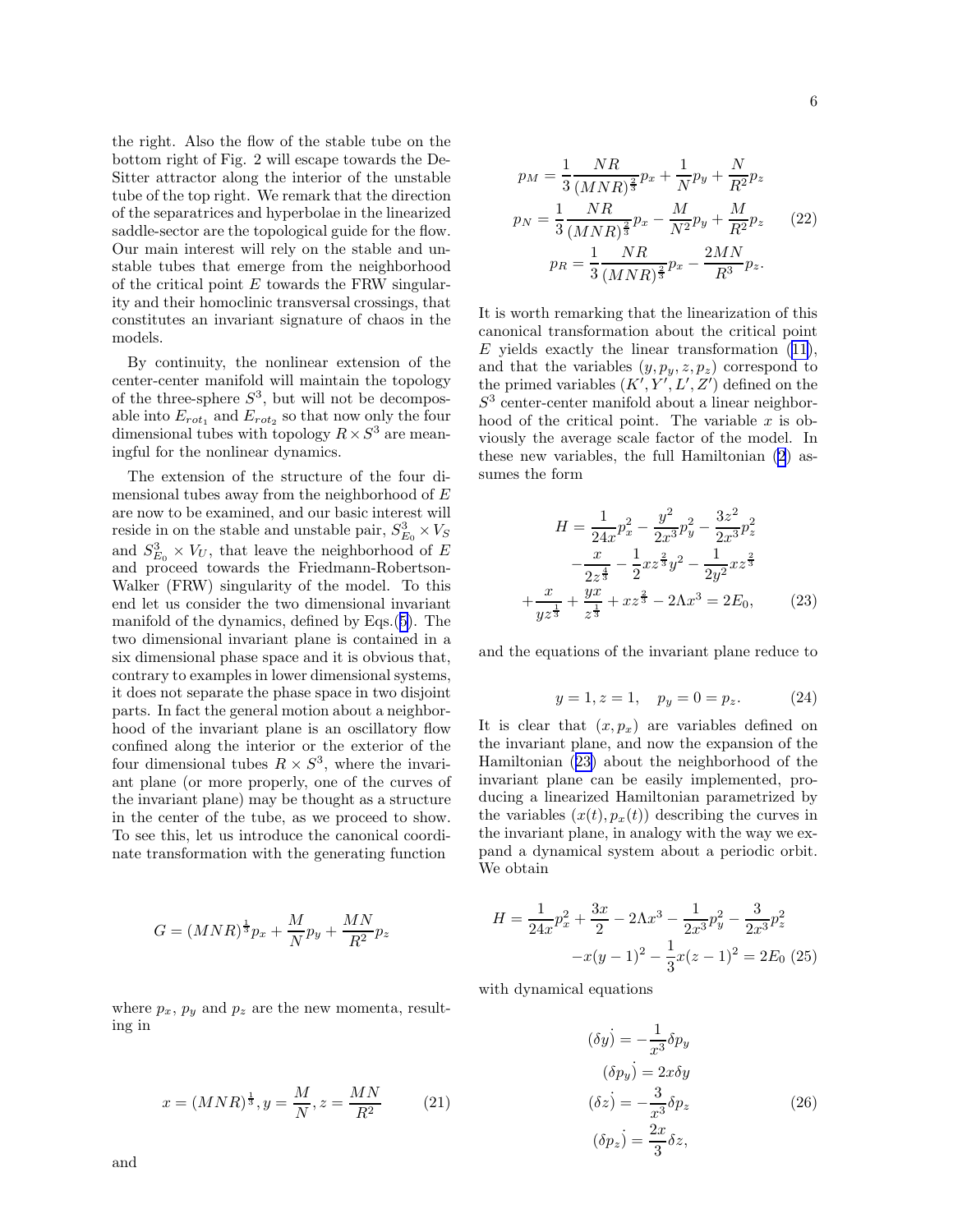where  $\delta y = y - 1$ ,  $\delta z = z - 1$ ,  $\delta p_y = p_y - 0$  and  $\delta p_z = p_z - 0$ . The linearization matrix in [\(26](#page-5-0)) has imaginary eigenvalues, both with multiplicity two, given by  $\lambda = \pm \frac{i\sqrt{2}}{x(t)}$ , so that in the neighborhood of the invariant plane we have only elliptic modes, namely, the motion is oscillatory about the invariant plane with increasing frequency as the orbits approach  $x = 0$ . Close to the critical point E, the motion in the invariant plane is slow, i.e.,  $(\dot{x}, \dot{p_x})$  is small. Following an orbit in this plane with diminishing  $x$ , its phase space speed increases but not faster than the frequency of the surrounding motion in the other four variables. We are thus justified in deriving a qualitative picture for the motion near the invariant plane from an adiabatic approximation for the relevant orbit manifolds. That is, we will assume that the overall geometry of the four dimensional stable and unstable tubes that are asymptotic to the  $S<sup>3</sup>$  center-center manifold can be approximated by the adiabatic deformation of this sphere as  $x$  decreases away from the critical point. In this way, we have in the six dimensional phase space the four dimensional tubes of motion  $R \times S^3$  with the two dimensional invariant plane as the structure at its center, about which are the oscillatory degrees of freedom  $(y, p_y, z, p_z)$ . We will use this fact to show that the motion in the invariant plane guides the four dimensional tubes of motion inducing inevitably the crossing of the unstable tube with the stable one in the neighborhood of  $(x = 0, p_x = 0)$ . Also the eigenvectors of the matrix in([26](#page-5-0)) can give us an idea of the behaviour of the flow in the tubes as  $x$  diminishes, although in the neighborhood of  $x = 0$  the linear expansion [\(25](#page-5-0))-[\(26](#page-5-0)) is no longer valid. Associated with the eigenvalue  $\lambda = \frac{i\sqrt{2}}{x}$  we may choose the two independent eigenvectors

$$
e_1 = \left[\frac{1}{x}, \frac{2x}{i\sqrt{2}}, 0, 0\right] \\
e_2 = \left[0, 0, \frac{1}{x}, \frac{2x}{3i\sqrt{2}}\right]
$$

,

and for the eigenvalue  $\lambda = -\frac{i\sqrt{2}}{x}$ ,

$$
e_3 = \left[ -\frac{i\sqrt{2}}{2x}, x, 0, 0 \right]
$$
  

$$
e_4 = \left[ 0, 0, -\frac{3i\sqrt{2}}{2x}, x \right].
$$

From the above form of the eigenvectors, we can draw a series of important informations about the behaviour of the four dimensional tubes as they

approach the singularity  $x = 0$ . As x decreases, the sections  $x = const.$  of the four dimensional tubes about the invariant plane stretches in two directions and contracts in other two, while maintaining their symplectic invariants constant. Also as  $x$  decreases the oscillations have increasing instantaneous frequency  $\propto \frac{\sqrt{2}}{x}$ . This appears as a characteristic of the dynamical approach to the singularity even for the extension of the tubes to a nonlinear neighborhood of the invariant plane. There is a further fundamental fact that results from the x-dependence of the above eigenvectors: let us consider for instance the sections  $x = 1$  of the tubes which emanate from the two-tori  $\Im_{E_0}$ defined in the linear neighborhood of the critical point E. Their image projected on the planes  $(y, p_y), (z, p_z)$  can be rescaled to small circles that deforms into ellipses, as  $x$  is infinitesimally diminished; the ellipse is rotated infinitesimally counterclockwise if the section corresponds to the inferior branch of the curves in the invariant plane  $(p_x < 0)$  or clockwise if it corresponds to the superior branch  $(p_x > 0)$ . This will be fundamental to garantee the transversal crossing of the tubes in the neighborhood of  $x = 0$ , as we will discuss. We must however remark that this conclusion is taken in the adiabatic approximation, namely, considering that the variation of  $x$  with time is adiabatic; this certainly does not occur near the singularity but we assume that no drastic change in the dynamics will alter this behaviour for the actual dynamical tubes. We illustrate this numerically in Fig. 3 by depicting the sections  $x = 0.5$  projected on the planes  $(y, p_y)$ . Figs. 4 show a numerical illustration of the unstable and stable 4-dim tubes emanating from the neighborhood of  $E$  towards the FRW singularity. We note that, for  $E_{crit} - E_0$ small, the motion proceeds towards the singularity along a tube whose projection on the invariant plane  $(x, p_x)$  shadows the invariant curve corresponding to  $H = E_0$ , along the upper branch and the lower branch (cf.Fig. 4(b)).

We proceed now to show the homoclinic crossing of the stable and unstable tubes at the neighborhood of the singularity  $(x = 0, p_x = 0)$ , a phenomenon analogous to Poincaré's homoclinic tangle, and source of chaos in the model[[20\]](#page-10-0). The four following points are essential for this. First, in the five dimensional energy surface  $H = E_0$ , the four dimensional tubes of motion  $R \times S^3$  actually divide the space, separating the dynamics outside from the dynamics inside the tubes. Second, in the canonical variables  $(x, p_x, y, p_y, z, p_z)$ introduced above, we have seen that  $(x, p_x)$  are the variables on the invariant plane, whose phase space picture is depicted in Fig. 1, and the remaining degrees of freedom  $(y, p_y, z, p_z)$  correspond to elliptic modes of motion (cf. analysis in the neighborhood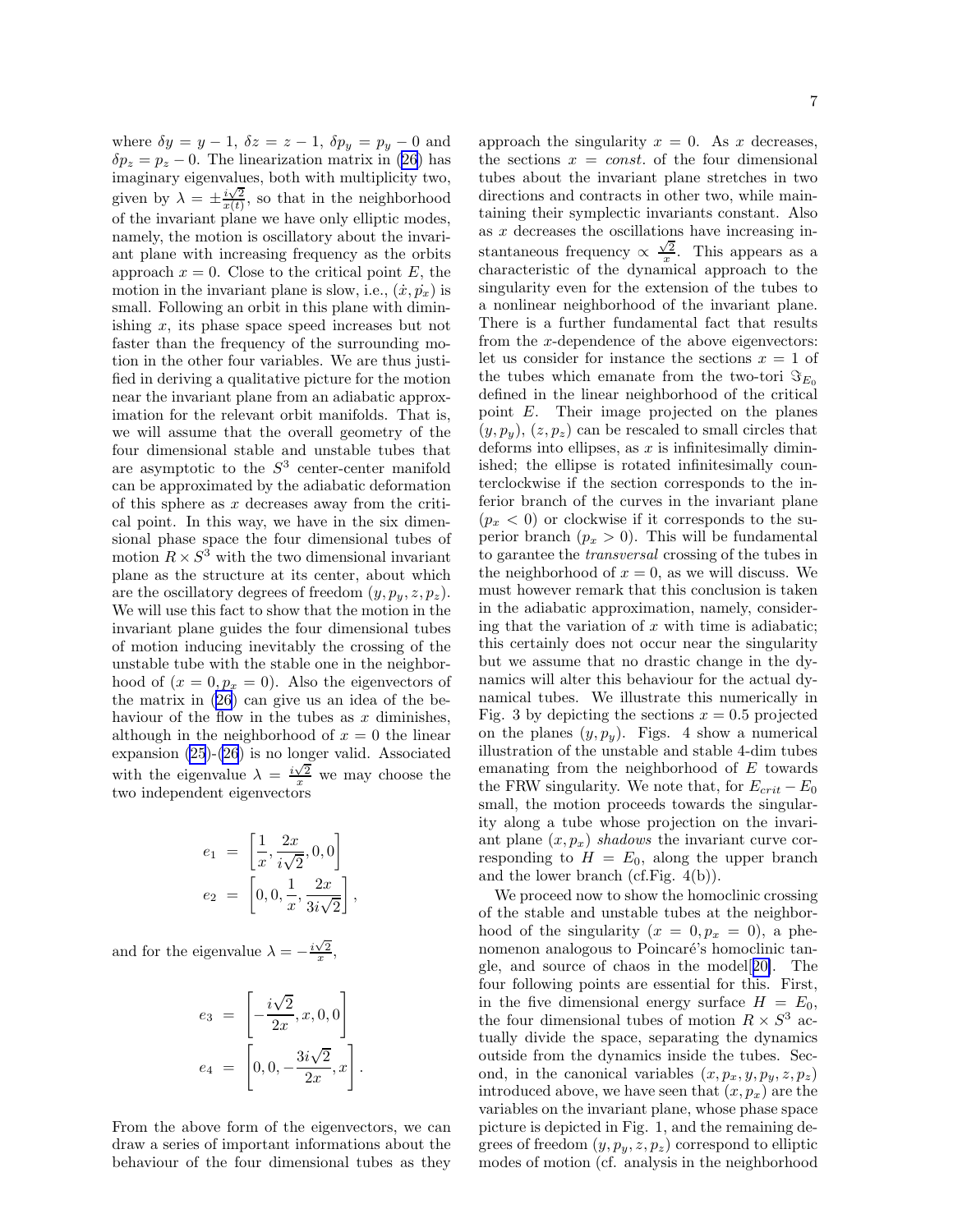of the invariant plane). Actually, the tubes have the two dimensional invariant plane as the structure at its center (more properly, one of the curves of the invariant plane corresponding to  $H = E_0$ ), about which the flow with the oscillatory degrees of freedom  $(y, p_y, z, p_z)$  proceeds and in fact the motion in the invariant plane *guides* the flow, inducing inevitably the crossing of one of the fourdimensional unstable tube with the stable one in a neighborhood of  $(x = 0, p_x = 0)$ . Third, we note that the invariant plane cannot leave the interior of the four dimensional tubes since they are separation surfaces in the five dimensional manifold  $H = E_0$ , and fourth the property of clockwise rotation or counterclockwise rotation of the sections of the stable and unstable tubes, respectively, in their approach to the FRW singularity. Summing up, in the five dimensional energy surface  $H = E_0$ , the model presents the structure of four dimensional tubes of orbits, emanating from a three sphere along the two saddle directions about the critical point saddle-center-center  $E$ , one stable and one unstable (the stable one corresponding to initially expanding universes). These tubes have the invariant plane curve as the structure at its center and the motion in the invariant plane guides the oscillatory flow towards the singularity  $(x = 0, p_x = 0)$ , inducing inevitably the crossing of the unstable tube with the stable one in a neighborhood of the singularity; that the crossing is not just a point comes from the conservation of sympletic areas in Hamiltonian dynamics, and the transversality of the crossing comes from the clockwise or counterclockwise rotation of the sections  $(y, p_y)$  and  $(z, p_z)$  of the stable and unstable tubes, respectively. If we consider the transversal crossing in a section, say  $x = const.$ , it is not difficult to see that the intersection is a  $S^2$  manifold. Therefore the intersection manifold will be a 3-dim tube of flow (with topology  $R \times S^2$ ) which is contained both in the 4-dim stable tube and in the 4-dim unstable tube, and homoclinic to the  $S^3$ center-center manifold. It is the equivalent of a homoclinic 1-dim orbit in lower dimensional cases.

Typically, if the 4-dim tubes intersect transversally once they will intersect each other an infinite number of times producing an infinite set of homoclinic orbits which are actually topological 3-dim tubes  $R \times S^2$ . The homoclinic 3-dim tube, which is bi-asymptotic to the  $S^3$  manifold provides the mechanism for stretching and contraction, giving origin to the homoclinic tangle, which is an invariant signature of chaos in the model [[19\]](#page-10-0). We just mention that the dynamics near homoclinic orbits is very complex, forming well-known horse-shoestructures (cf. [[19\]](#page-10-0),[[20](#page-10-0)],[\[21](#page-10-0)] and [[22\]](#page-10-0), and the bibliography therein).

Let us consider the first intersection of the tubes;



FIG. 3: Sections of the stable and unstable tubes projected on the plane  $(y, p_y)$ . The dotted circle is the projection of the 2-dim torus  $\Im_{E_0}$  defined in the linear neighborhood of  $E$ . The ellipses are the sections for  $x = 0.5$  of the tubes emanating from  $\Im_{E_0}$ . Note the distortion of the circle into the ellipses and the clockwise/counterclockwise rotation of the sections of the unstable/stable 3-dim tubes as  $x$  diminishes (from  $x = 1$  to  $x = 0.5$ ) towards the FRW singularity.

a part of the orbits inside the unstable tube will enter in the interior of the stable tube and the flow will proceed along the stable tube towards the neighborhood of the critical point  $E$ , from where it will re-enter the unstable tube and proceeds towards the FRW singularity and by a new intersection a part of these orbits will again enter the stable tube and proceed back towards the neighborhood of the critical point  $E$ , and so on, producing an infinite recurrence of the motion for a class of orbits, which will be periodic orbits of very long periods and bounded oscillatory orbits. Another part of the orbits inside the unstable tube will flow along the exterior of the stable tube towards the neighborhood of the critical point  $E$ , and afterwards will escape towards the DeSitter attractor at infinity along the exterior of the unstable tube of the second pair (cf. Fig. 2). This for one single intersection. The same pattern will be reproduced for each of the infinite intersections of the unstable tube with the stable one. In this process, the surface of the tubes, which is in fact a boundary for distinct types of flows, will become more and more stretched and folded, resulting in an intricate structure which will have some important physical consequences for the long time behaviour of the orbits. Indeed, basins of initial conditions for initially expanding universes have a fractal boundary associated with recollapse or escape into the De-Sitter configuration, as we show soon.

We must comment that the chaotic aspect of the dynamics described here depends crucially on the presence of the cosmological constant that engen-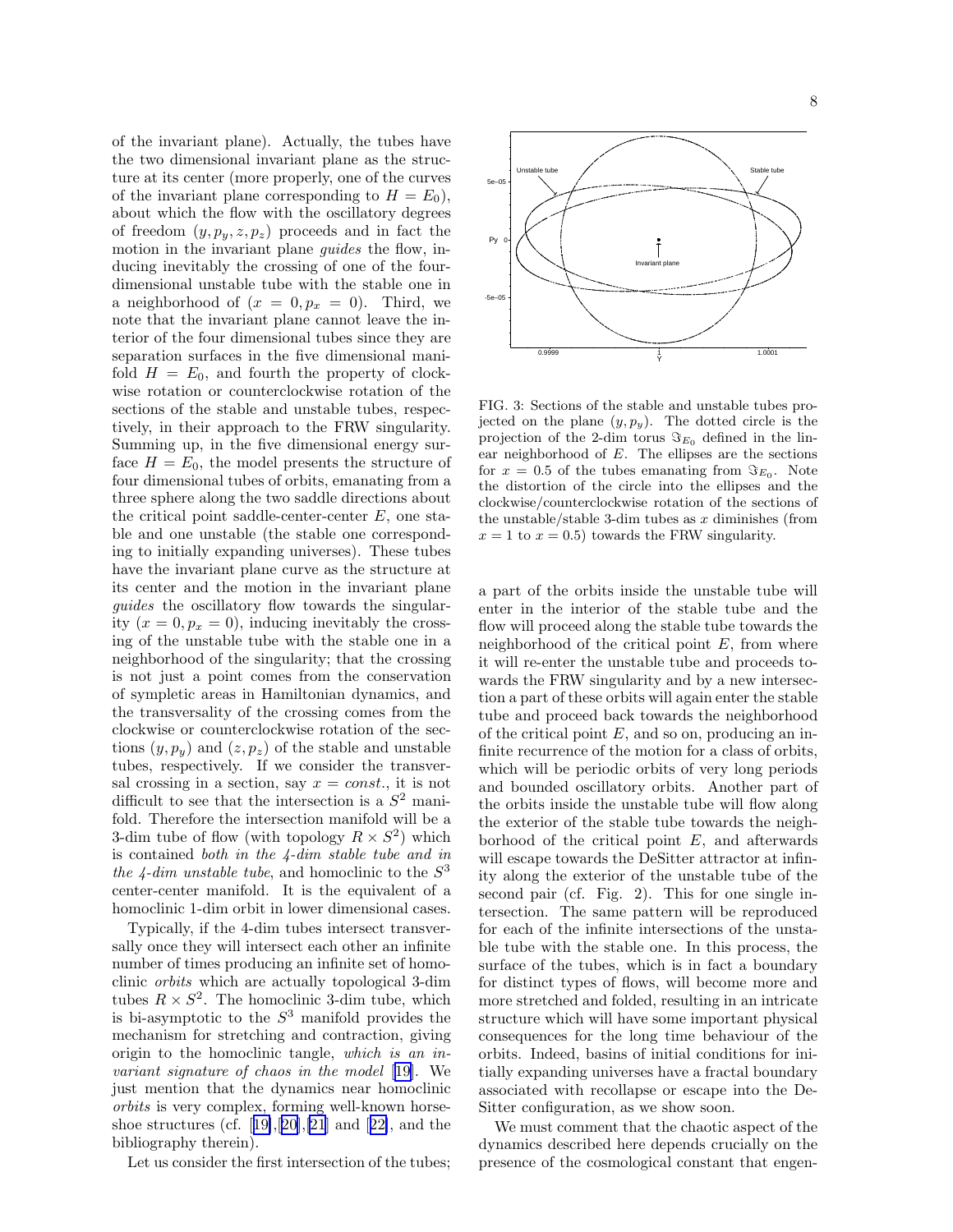



FIG. 4: (a) Numerical illustration of the stable and unstable tubes emanating from the neighborhood of the critical point  $E$  towards the FRW singularity, projected on the submanifold  $(x, y, p_x)$ , for  $E_{crit} - E_0 =$  $10^{-8}$ . (b) Projection of the same stable and unstable tubes of (a) on the invariant plane  $(x, p_x)$ . Note that the projection "shadows" the orbits on the invariant plane corresponding to  $H = E_0$ . The insets show the sections  $x = 0.2$  projected on the  $(y, p_y)$  plane.

ders the structure of a saddle-center-center critical point in phase space together with the homoclinic four dimensional tubes, the transversal crossings of which (in a neighborhood of the FRW singularity) characterize chaos definitely and unambiguously in the model. If we restrict ourselves to the energy surface  $E_0 = 0$  we have the *Mixmas*ter universe with a cosmological constant which presents the same structure of chaos. For the limiting case  $(E_0 = 0, \Lambda = 0)$ , the absence of the critical point appears to eliminate the set of homoclinic orbits and periodic orbits of arbitrarily large periods, whose recurrence engenders chaos in the models. In this instance, our approach does not allow to invariantly characterize chaos in the

Mixmaster model.

Our system is open (noncompact) with two definite asymptotic exits, namely, collapse and escape to the DeSitter configuration. The code escape/collapse defines basin boundaries in the initial conditions set; these boundaries are associated precisely to the surface of the homoclinic tubes in the set, and correspond to the initial conditions for the homoclinic intersection manifold contained simultaneously in the stable and in the unstable 4 dim tubes. Together with the countable set of periodic orbits of arbitrarily large periods that exist in the neighborhood of each homoclinic orbit and that have the homoclinic orbit as an accumulation set[[21\]\[22](#page-10-0)], they constitute the set of orbits which neither escape or collapse. This set of bounded orbits that are in the boundary of collapse and escape constitutes , in this way, the strange repellor. The fractal dimension of the basin boundary sets are calculated below by a box-counting method.



FIG. 5: Plot of the scaling law  $f \propto \epsilon^{\alpha}$  in loglog scale, where  $\epsilon$  is the uncertainty radius about 5,000 initial conditions taken inside the set  $D$  constructed about the point  $(x = 0.4, y = 1, z = 1, p_x =$ 2.036467455281656,  $p_y = 0, p_z = 0$  on the separatrix of the invariant plane  $(x, p_x)$ . f is the fraction of D of uncertain initial conditions with respect to the uncertainty code collapse/escape. The set  $\mathcal D$  is a hypercube of edges 10−<sup>4</sup> about the mentioned point, in the energy surface  $E_0 = 0.9999999683772234$ . The best fit of the small linear region renders (a)  $\alpha \approx 0.321$ .

In other words, our system has the characteristic of a chaotic scattering system, having the saddlecenter-center as a chaotic scatterer, with two absolute outcomes consisting of (i) escape into inflation (the DeSitter attractor) or (ii) recollapse to the singularity, for initially expanding universes. The De-Sitter attractor defines a way out from the initial singularity to the inflationary phase but this exit to inflation is completely chaotic, namely, small fluctuations in initial conditions may cause the universe to change its asymptotic behaviour from recollapse to escape into inflation and vice-versa. This is due to the presence of chaotic sets in the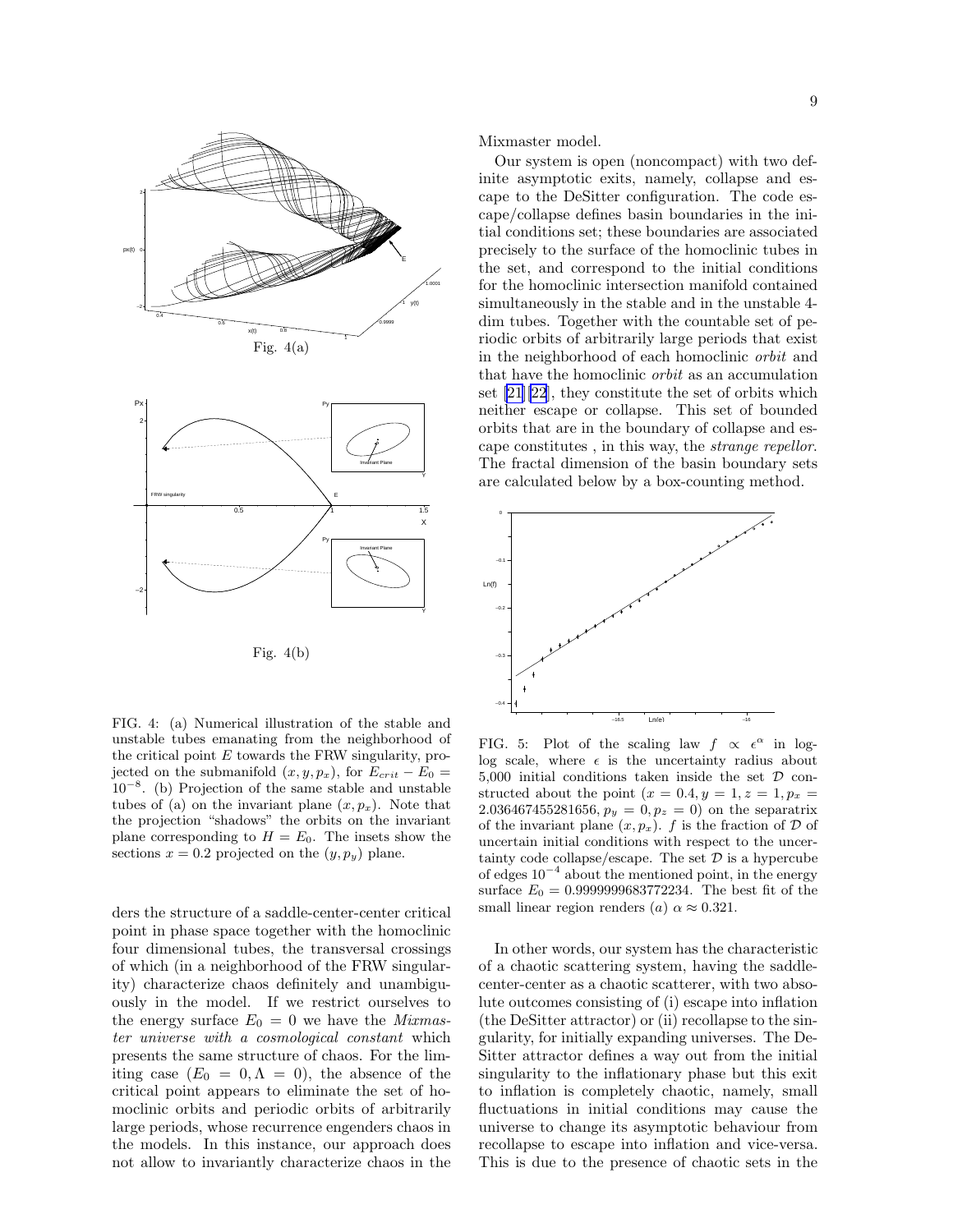<span id="page-9-0"></span>phase space of the system, as a consequence of the structure of homoclinic tubes and their transversal crossings, which provides an invariant characterization of chaos in the model. One of the questions to be examined here is the characterization of sets of initial conditions for which the DeSitter attractor is attained and establish the character of a chaotic scattering system. To see this chaotic exit to inflation, let us consider initial conditions sets for initially expanding universes in the energy surface  $E_0$  such that the orbits visit a linear neighborhood of the saddle-center-center critical point E. In this neighborhood, the Hamiltonian is separable according to  $(12)$ , namely,  $H =$  $(E_{crit} - E_0) + E_{hyp} - E_{rot_1} - E_{rot_2} = 0$ . The partition of the energy  $(E_{crit} - E_0)$  into the energies  $E_{hyp}$  and  $E_{rot_1} + E_{rot_2}$  of motion about the critical point will determine the outcome of the oscillatory regime about E into collapse or escape to inflation (DeSitter attractor) whether  $E_{hyp} < 0$  or  $E_{hyp} > 0$ , respectively. However the nonintegrability of the system, with the consequent homoclinic crossing of the tubes, will cause this partition to be chaotic in general, namely, given an arbitrary initial condition of energy  $E_0$  we are no longer able to foretell in which of regions  $I$  or  $II$  about the saddle-center the orbit will land when it approaches E. Since  $E_{hyp} = 0$  is a limiting case, for initially expanding universes, the motion inside the tubes corresponds to orbits that will recollapse after reaching the neighborhood of  $E$ , while the motion outside the tubes corresponds to orbits that will escape into the inflationary phase (towards the DeSitter attractor at infinity). In other words, the intrincate crossing and merging of the tubes produces chaotic sets in the phase space of the model, in particular establishing fractal basin boundaries associated with the chaotic exit to inflation. To

illustrate this, we finally present a numerical experiment where we obtain a measure of the fractal dimension of basin boundaries in sets of initial conditions by using the box-counting method with the uncertainty code collapse/escape into inflation. In this numerical experiment we evaluate the fractal dimension of portions  $D$  of phase space, about a point of the separatrix  $S$  on the invariant plane. The box-counting method, due to Ott and collaborators [\[23\]](#page-10-0), consists of determining the uncertainty exponent  $\alpha$  appearing in the scaling law  $f \propto \epsilon^{\alpha}$ , where  $\epsilon$  is the uncertainty radius about 5,000 initial conditions taken inside the sets  $\mathcal{D}$ , and f is the fraction of  $\mathcal D$  of uncertain initial conditions with the uncertainty code collapse/escape into inflation. The uncertainty exponent is related to the fractal dimension d of the fractal basin boundary by  $d = N - \alpha$ , where  $N = 5$ is the phase space energy surface dimensionality. In our numerical experiment we selected a set D of homogeneously and randomly distributed initial conditions about the point  $(x = 0.4, y = 1, z =$  $1, p_x = 2.036467455281656, p_y = 0, p_z = 0$  on the separatrix  $S$ , such that the orbits visit a neighborhood of the saddle-center-center E before collapse or escape into inflation. In Fig. 5 we depict the scaling law  $f \propto e^{\alpha}$  in which the small linear portion lies between the saturation region for large  $\epsilon$  and noise for very small  $\epsilon$ . The following value for the fractal dimension of the set  $D$  is found,  $d \approx 4.627$ , confirming the chaotic nature of these sets.

## Acknowledgments

The authors acknowledge CNPQ/Brazil for partial financial support.

- [1] V. A. Belinskii, I. M. Khalatnikov and E. M. Lifshitz, Adv. Phys. 19, 525 (1970); Adv. Phys. 31, 639 (1982).
- [2] J. D. Barrow, Phys. Rep. 85, 1 (198); D. F. Chernoff and J. D. Barrow, Phys. Rev. Lett. 50,134 (1983).
- [3] B. K. Berger, Clas. Quant. Grav. 7, 203 (1990); Gen. Rel. Grav. 23, 1385 (1991); Phys. Rev. D49, 1120 (1994).
- [4] B. K. Berger in Deterministic Chaos in General Relativity, eds. D. Hobill, A. Burd and A. Coley (Plenum Press, New York, 1994).
- [5] S. E. Rugh and B. J. T. Jones, Phys. Lett. A147, 353 (1990).
- [6] C. W. Misner. Phys. Rev. Lett. 22, 1071 (1969).
- [7] A. Burd in Deterministic Chaos in General Relativity, eds. D. Hobill, A. Burd and A. Coley (Plenum Press, New York, 1994).
- [8] N. J. Cornish and J. J. Levin, Phys. Rev. D53, 3022 (1996); G. A. Monerat, H. P. de Oliveira and I. Dami˜ao Soares, Rev. D58, 063504 (1998).
- [9] H. P. de Oliveira, I. Damião Soares and T. J. Stuchi, Phys. Rev. D56, 730 (1997); R. Barguine, H. P. de Oliveira, I. Damião Soares and E. V. Tonini, Phys. Rev. D63, 063502 (12 pages) (2001).
- [10] Deterministic Chaos in General Relativity, eds. D. Hobill, A. Burd and A. Coley (Plenum Press, New York, 1994).
- [11] A. Latifi, M. Musette and R. Conte, Phys. Lett. A194, 83 (1994).
- [12] G. Contopoulos, B. Grammaticos and A. Ramani, J. Phys. A28, 5313 (1995) .
- [13] G. Francisco and G. E. A. Matsas, Gen. Rel. Grav. 20, 1047 (1998).
- [14] J. N. Cornish and J. J. Levin, Phys. Rev. Lett. 78, 998 (1997); Phys. Rev. D55, 7489 (1997).